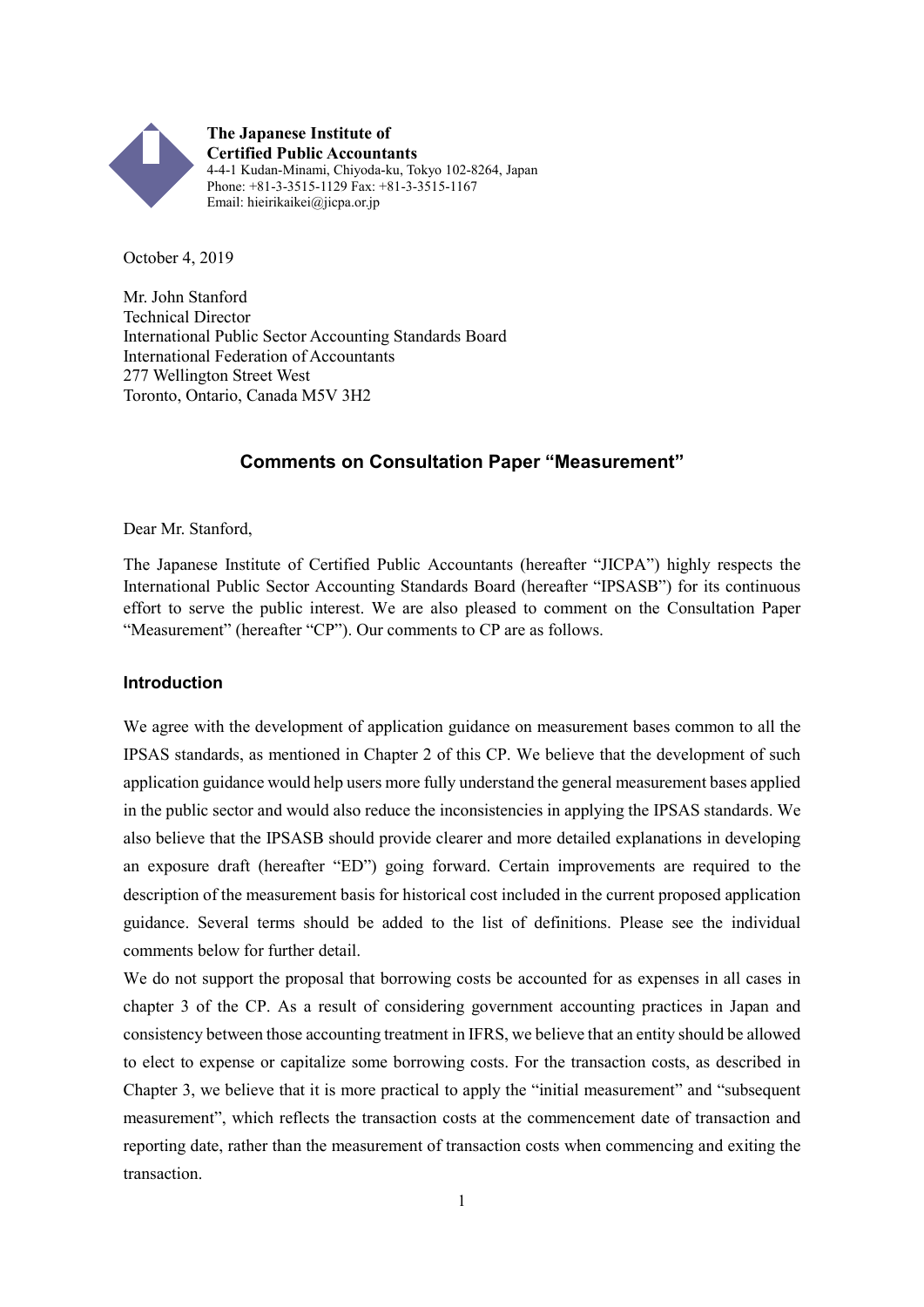The flow chart in Chapter 4 of the CP would be useful. In addition to the chart, we propose that the IPSASB should develop a figure to help readers better understand the election of measurement bases on initial measurement.

The "Introduction" and "Illustrative ED" that the IPSASB has recently attempted to develop provide useful reference to us in our discussions of the issues contained in the CP. When the IPSASB develops CPs going forward, we encourage the Board to consider using a format like that of the CP.

### **Preliminary View 1—Chapter 2**

The IPSASB's Preliminary View is that the fair value, fulfillment value, historical cost and replacement cost measurement bases require application guidance.

Do you agree with the IPSASB's Preliminary View?

If not, please provide your reasons, stating clearly which measurement bases should be excluded from, or added to, the list, and why.

#### Comment:

We agree. But we think the IPSASB should consider following points.

1. Figure 2.1 on the measurement bases used in the existing IPSAS seems to represent only part of the IPSASs that clearly refer to the measurement bases. As such figures would be helpful for constituents, these should also be included in an ED.

We think the figure should include the whole suite of relevant IPSASs including the IPSASs that refer to the measurement bases only implicitly.

IPSAS 19 *Provisions, Contingent Liabilities and Contingent Assets*, for example, is only identified as a standard prescribing the fulfillment value. It would not be persuasive that a measurement basis with only one description as a representative measurement basis and link it to the development of an application guidance. Under IPSAS 39 *Employee Benefits* or IPSAS 42 *Social Benefits*, a relatively vast amount of liabilities would be recognized in financial statements. However, we cannot find any description of these IPSASs in the figure 2.1, and it does not necessarily reflect the practical materiality of the line items.

- 2. The CP proposes the development of an application guidance only for the fulfillment value among five measurement bases described in the Conceptual Framework. Reading the descriptions in BC10 and BC 11, we cannot clearly identify how the IPSASB has determined that the needs of four measurement bases, including the fulfillment value, are high and the descriptions in the BCs seem to be insufficient. Descriptions in the BCs should be detailed, like the descriptions in the Project Overview of the CP.
- 3. We think that the BCs of the illustrative ED should clearly explain why some of the measurement bases in the Conceptual Framework were excluded from the CP.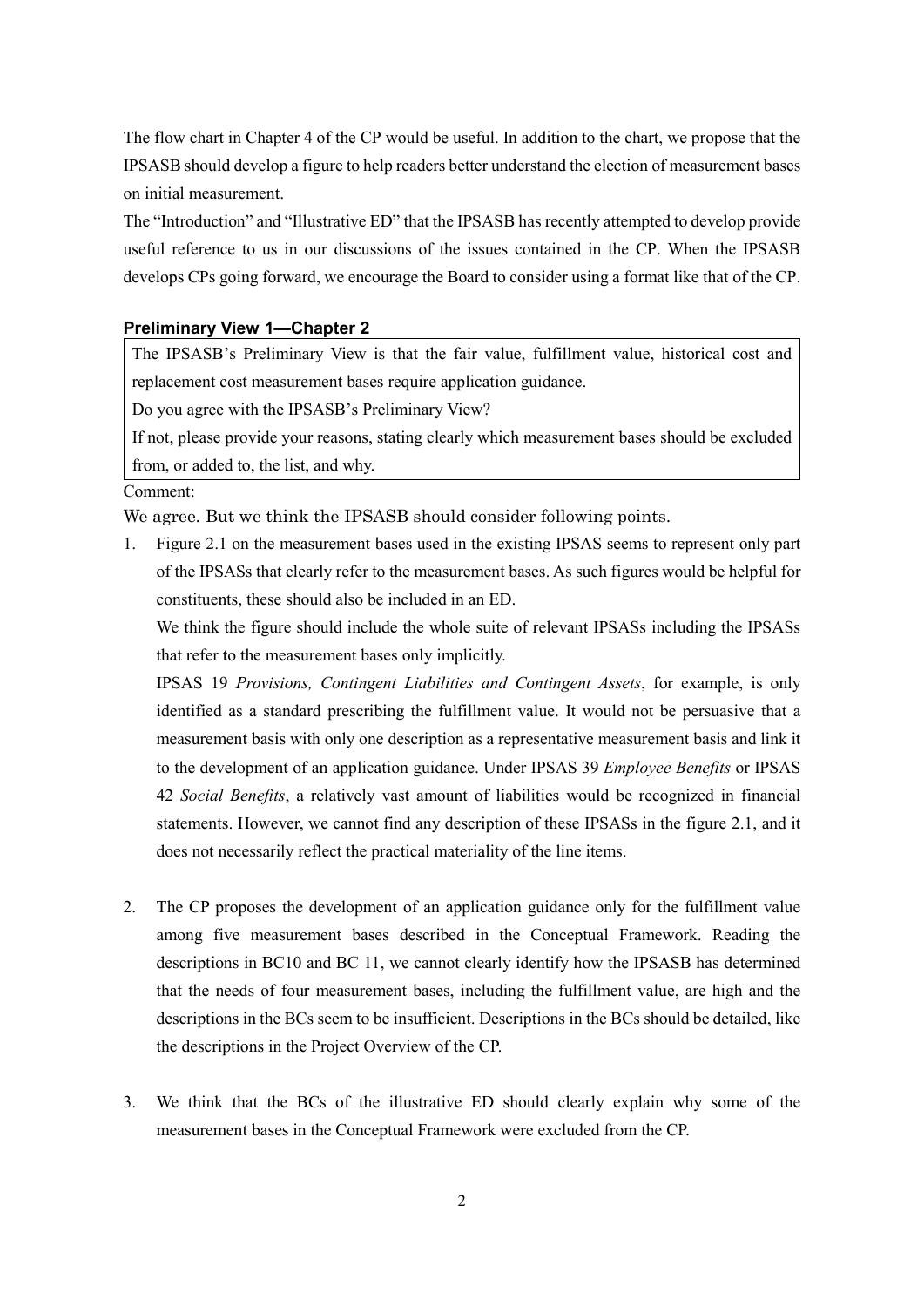4. The illustrative ED does not divide the chapter on measurement into separate sections for the initial measurement and subsequent measurement. In practice, the initial measurement and subsequent measurement are clearly distinct, and the measurement bases applied may differ. We recommend that the ED include separate sections covering the initial measurements and subsequent measurements.

### **Preliminary View 2—Chapter 2**

The IPSASB's Preliminary View is that the application guidance for the most commonly used measurement bases should be generic in nature in order to be applied across the IPSAS suite of standards. Transaction specific measurement guidance will be included in the individual standards providing accounting requirements and guidance for assets and liabilities.

Do you agree with the IPSASB's Preliminary View?

If not, please provide your reasons, and state what guidance should be included, and why.

### Comment:

We agree. But see our Comment 4 concerning PV1.

### **Preliminary View 3—Chapter 2**

The IPSASB's Preliminary View is that guidance on historical cost should be derived from existing text in IPSAS. The IPSASB has incorporated all existing text and considers Appendix C: Historical Cost–Application Guidance for Assets, to be complete.

Do you agree with the IPSASB's Preliminary View?

If not, please provide your reasons, stating clearly what you consider needs to be changed. Comment:

We do not agree. We believe that improvements are needed on the following issues.

- 1. Paragraphs C12 to C13 and C15 to C17 all address the issues of incidental costs. A single requirement for them should be developed. C12(b), for example, refers to specific examples related to costs incidental to purchase. C15 includes an example of the costs that should be included in consideration attributable to purchase and/or development (that is, incidental costs). The descriptions are redundant.
- 2. C16 states that costs are excluded from the consideration (they are not incidental costs) if they:
	- (a) are not directly incidental to the asset's acquisition and/or development; or

(b) do not contribute to the ability to create the asset's service potential and/or future economic benefits.

This may imply that an incidental cost can be excluded only if condition (b) is met. The reference to (a) should be retained, but (b) only relates to the introduction of examples. Condition (b), accordingly, is not a criterion independently applicable, and should be moved to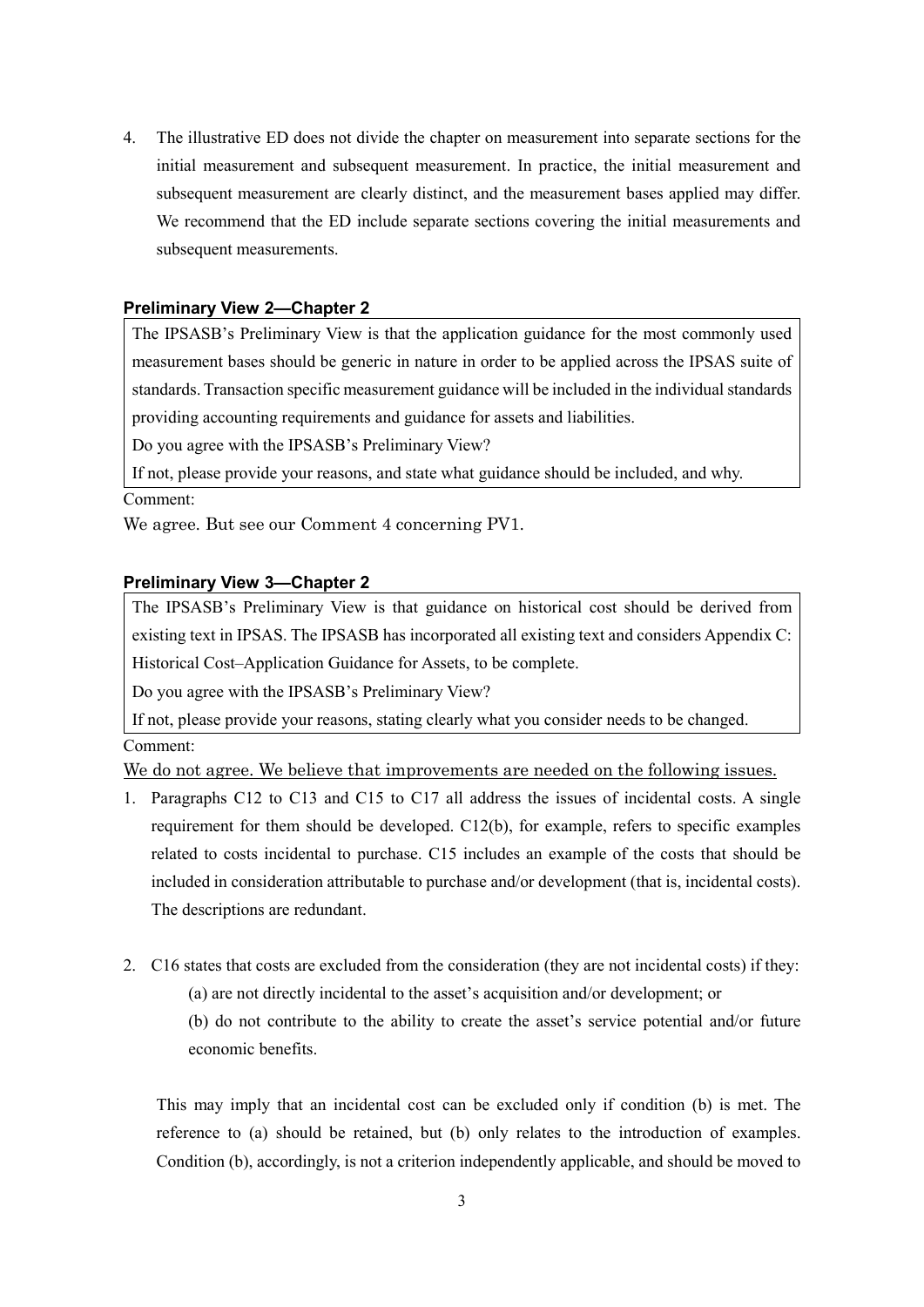C17.

Thus, C16 should thus be revised as follows:

C16. Costs not directly incidental to the asset's acquisition and/or development are excluded from the consideration that forms a part of an asset's historical cost.

# **Preliminary View 4—Chapter 2**

The IPSASB's Preliminary View is that fair value guidance should be aligned with IFRS 13, taking into account public sector financial reporting needs and the special characteristics of the public sector. The IPSASB considers Appendix A: Fair Value–Application Guidance, to be complete.

Do you agree with the IPSASB's Preliminary View?

If not, please provide your reasons, stating clearly what you consider needs to be changed. Comment:

We agree but recommend that the following clarification be added.

- 1. A6 of Appendix A of the CP states that "A fair value measurement assumes that the asset or liability is exchanged in an orderly transaction between market participants to sell the asset or transfer the liability at the measurement date under current market conditions". An asset or liability "exchanged in an orderly transaction between market participants" could be interpreted to exclude non-exchange transactions. Non-exchange transactions are quite common in the public sector. As described in Paragraph 27 of IPSAS 16 *Property, Equipment and Plant*, nonexchange transactions are commonly entered in the public sector and must be measured at fair value. Therefore, we propose that the IPSASB should clarify that the requirements concerning fair value include "non-exchange transactions."
- 2. To help constituents consider the preliminary view, we request that the ED include a cross reference to the requirements of IFRS 13 that are relevant, in addition to AG. The Basis for Conclusion should clarify why the requirements in Paragraphs 34 to 56 and Paragraphs 70 to 71 were excluded.

# **Preliminary View 5—Chapter 2**

The IPSASB's Preliminary View is that fulfilment value guidance should be based on the concepts developed in the Conceptual Framework, expanded for application in IPSAS. The IPSASB considers Appendix B: Fulfilment Value–Application Guidance, to be complete.

Do you agree with the IPSASB's Preliminary View?

If not, please provide your reasons, stating clearly what you consider needs to be changed.

## Comment:

We agree with the IPSASB's Preliminary View.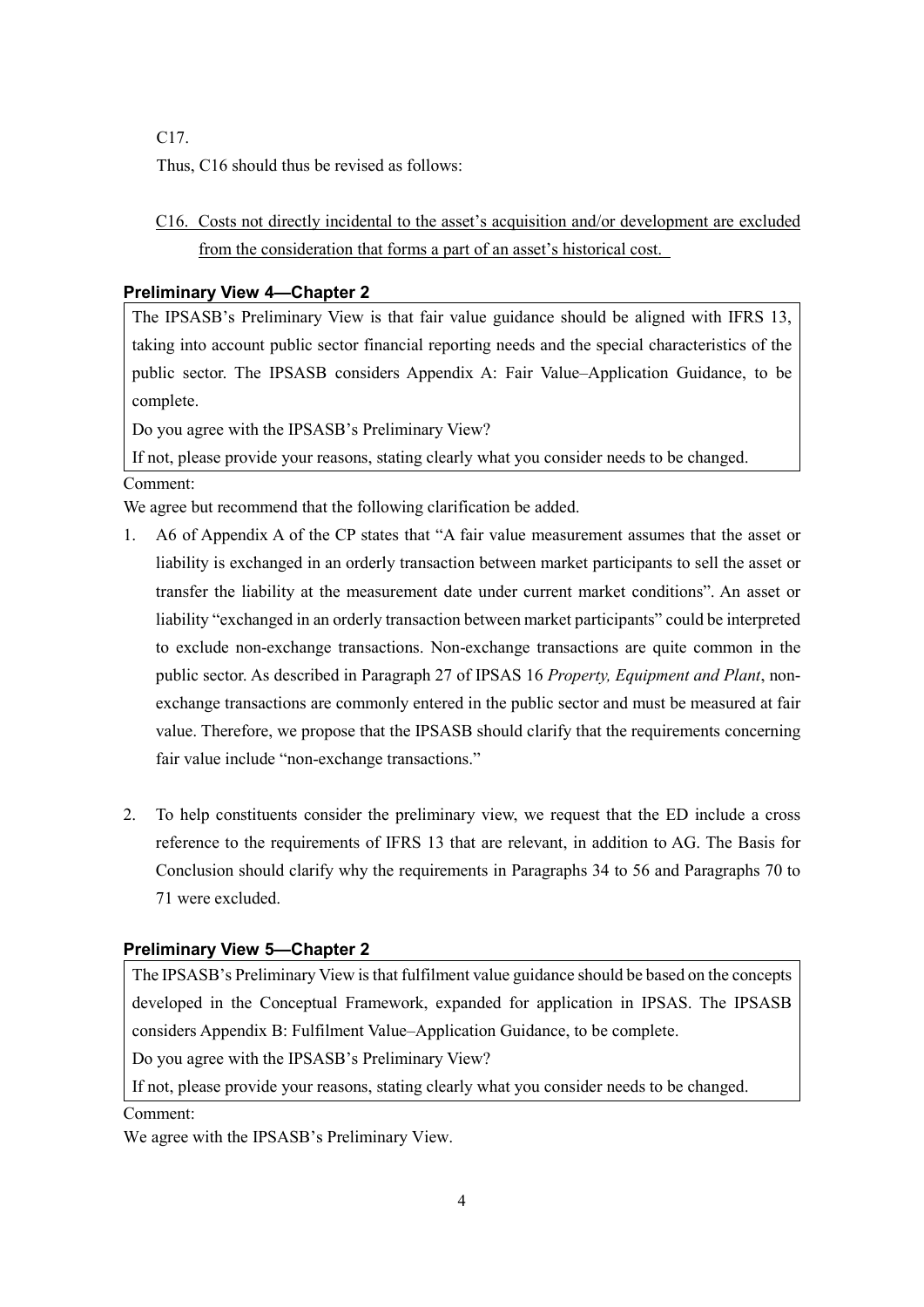# **Preliminary View 6—Chapter 2**

The IPSASB's Preliminary View is that replacement cost guidance should be based on the concepts developed in the Conceptual Framework, expanded for application in IPSAS. The IPSASB considers Appendix D: Replacement Cost–Application Guidance, to be complete. Do you agree with the IPSASB's Preliminary View?

If not, please provide your reasons, stating clearly what you consider needs to be changed.

### Comment:

We agree with the IPSASB's Preliminary View.

# **Specific Matter for Comment 1—Chapter 2**

Definitions relating to measurement have been consolidated in the core text of the Illustrative ED. Do you agree that the list of definitions is exhaustive?

If not, please provide a listing of any other definitions that you consider should be included in the list and the reasons for your proposals.

Comment:

We do not agree.

The measurement bases for market value are described in the definitions of terms presented in Paragraph 6 of the ED. BC9 includes explanations of the cost of release and the assumption price which are excluded from the application guidance of this standard. We therefore believe that they should be added to the definitions.

# **Specific Matter for Comment 2—Chapter 3**

Guidance in International Valuation Standards (IVS) and Government Financial Statistics (GFS) has been considered as part of the Measurement project with the aim of reducing differences where possible; apparent similarities between IPSAS, IVS and GFS have been noted. Do you have any views on whether the IPSASB's conclusions on the apparent similarities are correct? Do you agree that, in developing an Exposure Draft, the IPSASB should consider whether the concepts of Equitable Value and Synergistic Value should be reviewed for relevance to measuring public sector assets (see Addendum B)?

Comment:

We agree with the IPSASB's Preliminary View.

# **Preliminary View 7—Chapter 3**

The IPSASB's Preliminary View is that all borrowing costs should be expensed rather than capitalized, with no exception for borrowing costs that are directly attributable to the acquisition, construction, or production of a qualifying asset.

Do you agree with the IPSASB's Preliminary View?

If not, please state which option you support and provide your reasons for supporting that option. Comment: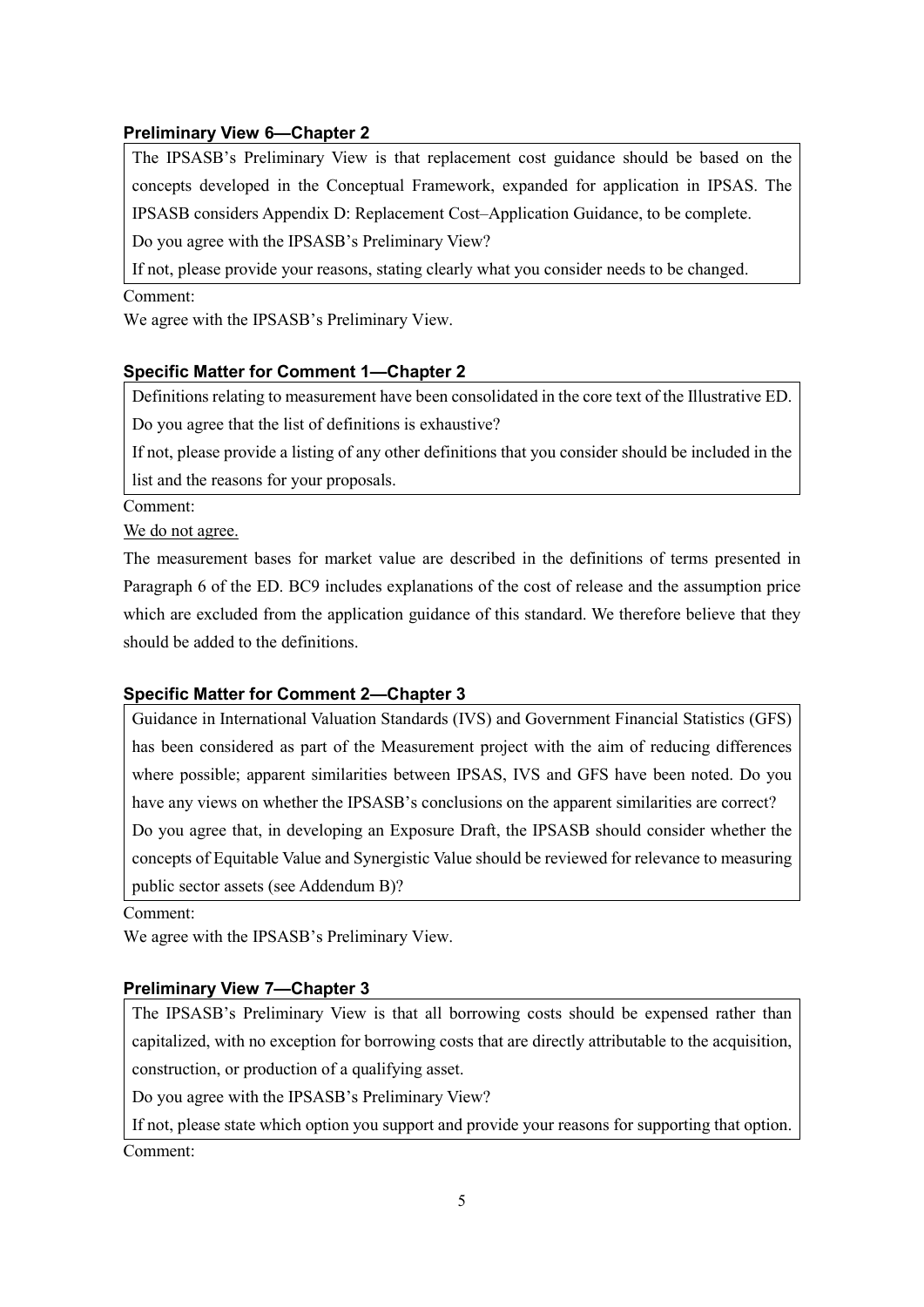#### We do not agree. We support Option 3.

The CP objects to the capitalization of borrowing costs of a public sector entity, mainly because such borrowing costs cannot be clearly tied to a qualifying asset (due to the nature of the asset) and an allocation would therefore be arbitrary. As indicated in CP 3.13, however, borrowing costs could be attributed to qualifying assets in a good number of cases.

In Japan, local public enterprises (one of the departments of municipalities and operate water supply business) apply private sector accounting. As far as the local public enterprises, each individual borrowing can be tied to a relevant qualifying asset. In the accounting practices adopted by some Independent Administrative Corporations controlled by the Japanese national government, interests on borrowings during construction are included in the historical cost of qualifying asset during the construction of infrastructure assets funded by the borrowings. We therefore cannot accept a treatment that automatically accounts for borrowing costs as expenses.

The IFRS states that the cost of assets should include all the costs incurred until the asset is ready for its intended use. This means that the borrowing costs are also included in the cost. The CP does not seem to clearly deny this concept of the IFRS.

The CP denies capitalizing borrowing costs because diminishing comparability and consistency of GFS. We consider that reason is not robust.

### **Preliminary View 8—Chapter 3**

The IPSASB's Preliminary View is that transaction costs in the public sector should be defined as follows:

**Transaction costs** are incremental costs that are directly attributable to the acquisition, issue or disposal of an asset or liability and would not have been incurred if the entity had not acquired, issued or disposed of the asset or liability.

Do you agree with the IPSASB's Preliminary View?

If not, please provide your reasons, and provide an alternative definition for the IPSASB to consider.

Comment:

We agree with the IPSASB's Preliminary View.

### **Preliminary View 9—Chapter 3**

The IPSASB's Preliminary View is that transaction costs should be addressed in the IPSAS, Measurement, standard for all IPSAS.

Do you agree with the IPSASB's Preliminary View?

If not, please provide your reasons and state how you would address the treatment of transaction

costs in IPSAS, together with your reasons for supporting that treatment.

### Comment:

We agree with the IPSASB's Preliminary View.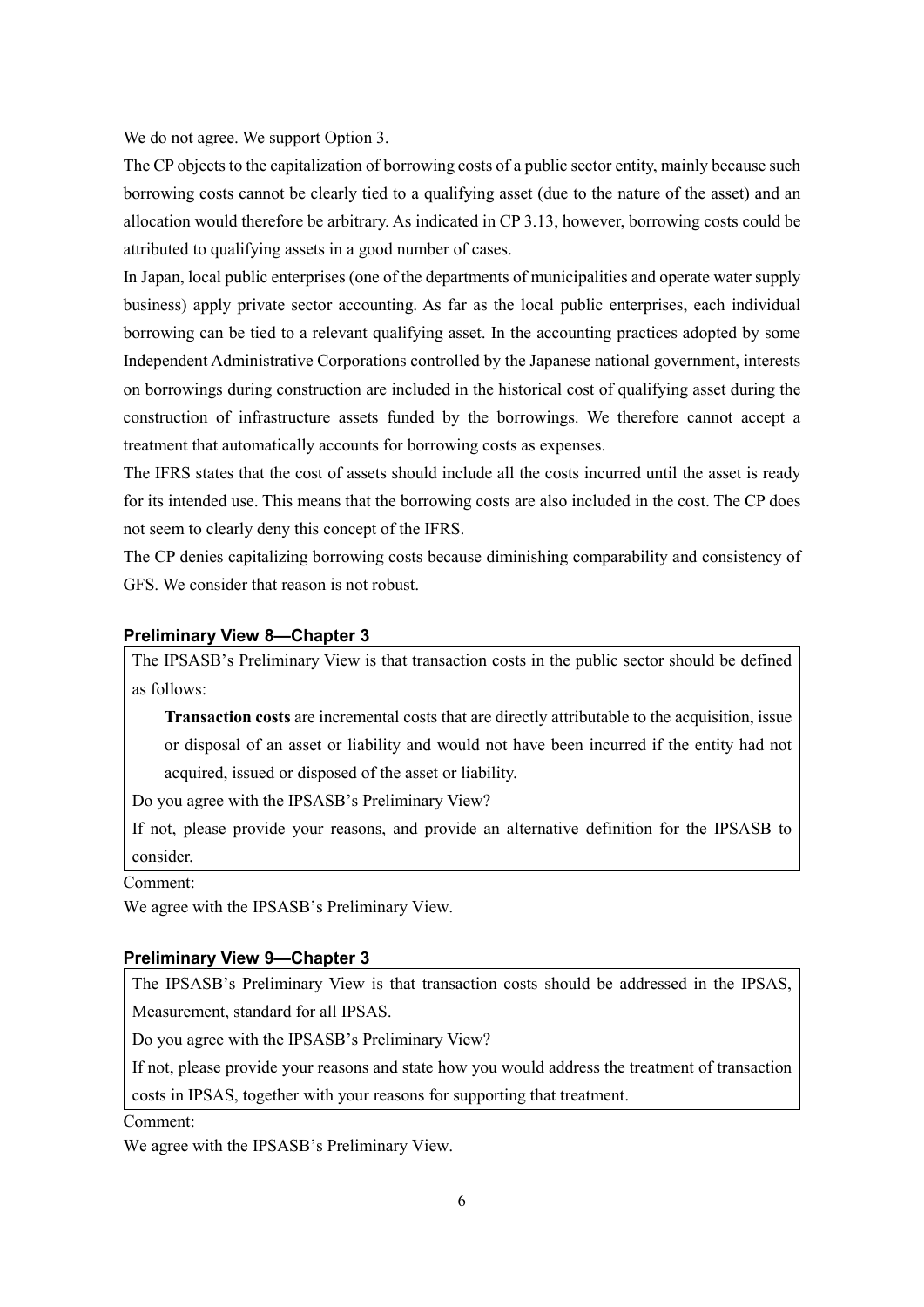### **Preliminary View 10—Chapter 3**

The IPSASB's Preliminary View is that transaction costs should be addressed in the IPSAS, Measurement, standard for all IPSAS.

Do you agree with the IPSASB's Preliminary View?

If not, please provide your reasons and state how you would address the treatment of transaction costs in IPSAS, together with your reasons for supporting that treatment.

### **Preliminary View 11—Chapter 3**

The IPSASB's Preliminary View is that transaction costs should be addressed in the IPSAS, Measurement, standard for all IPSAS.

Do you agree with the IPSASB's Preliminary View?

If not, please provide your reasons and state how you would address the treatment of transaction costs in IPSAS, together with your reasons for supporting that treatment.

Comment:

We do not agree.

Transaction costs would be more readily understood if initial measurement and subsequent measurement are adopted, rather than measurement of transaction costs reflecting the timing of occurrence of transactions (when commencing and exiting the transactions). The initial measurement and subsequent measurement would also be more consistent with the timing of the accounting treatment in practice. It would be more useful to clearly describe the relationship between each measurement basis and transaction cost by developing illustrative examples. One of concerns is that with only the descriptions in the proposed ED provided, a journal entry including a transaction cost in a fulfillment value could potentially give rise to diversity in accounting practices.

Costs related to asset retirement obligations are incremental costs that are directly attributable to the acquisition of assets and would not be incurred if the entity had not acquired the asset. These costs could be transaction costs, as described in the CP.

IPSAS 17. 30(c) (cost relating to asset retirement obligations) states that, "the cost of an item of property, plant and equipment includes the initial estimate of the costs of dismantling and removing the item and restoring the site on which it is located, the obligation for which an entity incurs either when the item is acquired or as a consequence of having used the item during a particular period for purposes other than to produce inventories during that period." Under the current IPSAS, the asset retirement obligations are effectively determined to be an element of historical cost. This would be inconsistent with this Preliminary View, which excludes transaction costs incurred in existing transaction from the historical cost.

## **Specific Matter for Comment 3—Chapter 4**

Do you agree that the measurement flow charts (Diagrams 4.1 and 4.2) provide a helpful starting point for the IPSASB to review measurement requirements in existing IPSAS, and to develop new IPSAS, acknowledging that other matters need to be considered, including: